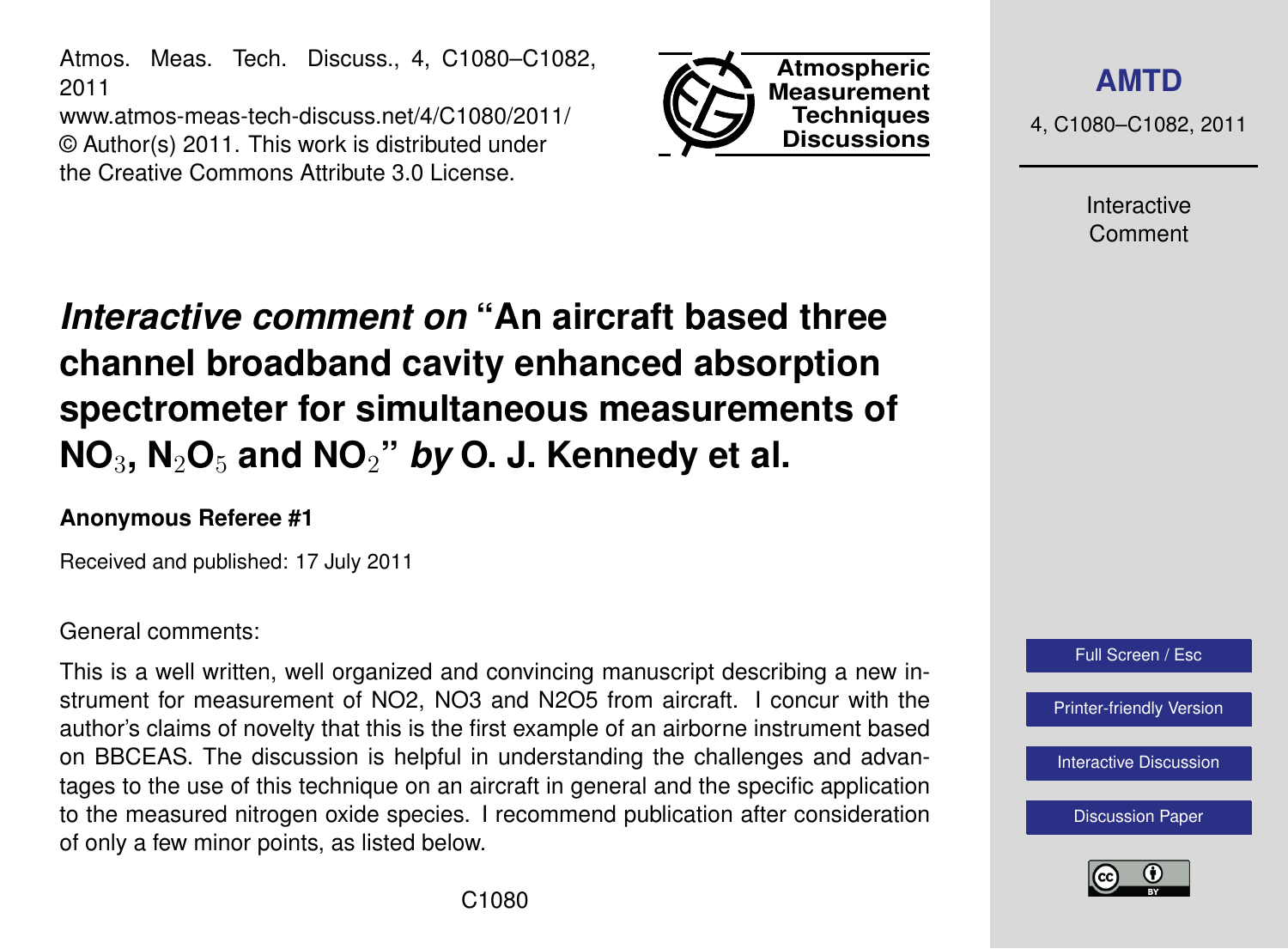Specific comments:

Page 3506, line 26. Briefly describe the need for such a large flow rate.

Page 3507, line 3. Dissociation efficiency of N2O5 is 100% - does the model take into account the time required to heat the gas sample, in addition to the time required to dissociate N2O5?

Section 3.3: NO3 measurement accuracy. The error in T2 associated with NO3 transmission efficiency seems somewhat low. Since (if I have understood correctly) the calibration is based on offline measurements of NO3 wall loss in a stopped flow, the determined T2 does not account for the potential effect of larger wall loss if the tubing becomes contaminated during sampling. Some estimate of, or at least a discussion of, this potential effect would be helpful.

Page 3518, line 21. Cite primary reference for Allan variance.

Page 3519, line 12: "Sensitivity is less than" ... Does this mean better (a smaller detection limit) or worse (a larger one)? Wording should be clearer. The discussion about sensitivity that follows is otherwise clear, however.

Page 3519, line 16: Effect of aerosols on the spectral fitting procedure. Can the authors be more specific about the complications associated with fitting aerosol? Some comparison of the aerosol extinction to the other background cavity losses (e.g., mirror reflectivity, Rayleigh scattering) would be useful since it would seem that aerosol extinction could change the NO3 or NO2 retrieval if not accounted for properly.

Figure 3: Figure is somewhat unclear. For example, there are two flow controllers labeled "MFC", but an arrow points at two other things that are labeled flow controllers. There is something strange and unlabeled in the bottom left corner of the figure. Where are temperature and pressure measured? Temperature and pressure measurements are also not mentioned in the text.

Figure 10: The two NO3 fits should be more clearly labeled as belonging to different

4, C1080–C1082, 2011

Interactive Comment



[Printer-friendly Version](http://www.atmos-meas-tech-discuss.net/4/C1080/2011/amtd-4-C1080-2011-print.pdf)

[Interactive Discussion](http://www.atmos-meas-tech-discuss.net/4/3499/2011/amtd-4-3499-2011-discussion.html)

[Discussion Paper](http://www.atmos-meas-tech-discuss.net/4/3499/2011/amtd-4-3499-2011.pdf)